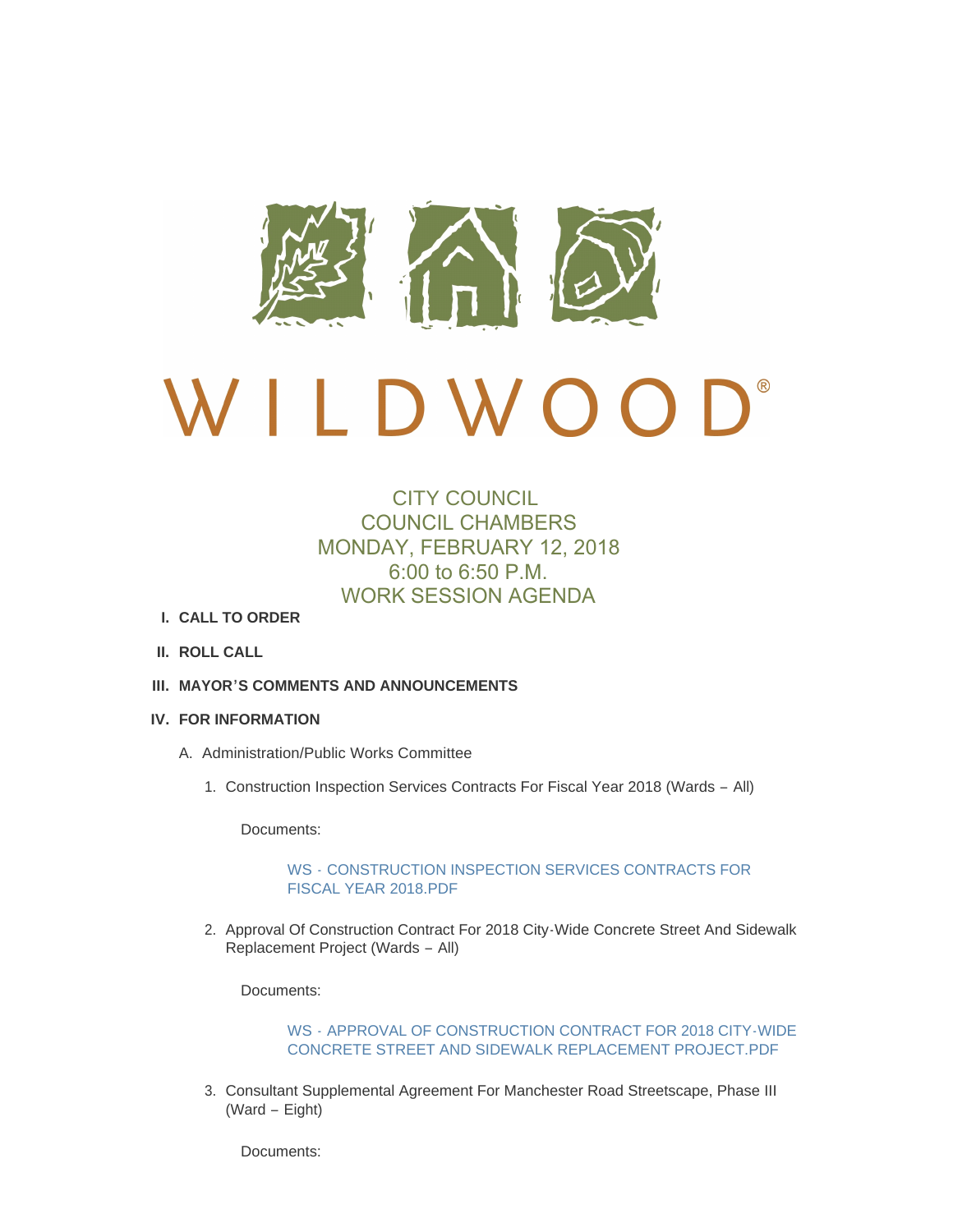#### WS - [CONSULTANT SUPPLEMENTAL AGREEMENT FOR MANCHESTER](http://mo-wildwood.civicplus.com/AgendaCenter/ViewFile/Item/14103?fileID=19772)  ROAD STREETSCAPE PHASE III.PDF

4. Acceptance Of Streets In Manors At The Enclaves Subdivision (Ward - Eight)

Documents:

# [WS -ACCEPTANCE OF STREETS IN MANORS AT THE ENCLAVES](http://mo-wildwood.civicplus.com/AgendaCenter/ViewFile/Item/14104?fileID=19773)  SUBDIVISION.PDF

5. Acceptance Of Streets In Vintage Grove Subdivision (Ward - Seven)

Documents:

WS - [ACCEPTANCE OF STREETS IN VINTAGE GROVE](http://mo-wildwood.civicplus.com/AgendaCenter/ViewFile/Item/14105?fileID=19774)  SUBDIVISION.PDF

6. Proposed Amendment To Code Section 115.100 Pertaining To City Administrator Duties And Authority (Wards – All)

Documents:

# WS - [PROPOSED AMENDMENT TO CODE SECTION 115.100 .PDF](http://mo-wildwood.civicplus.com/AgendaCenter/ViewFile/Item/14106?fileID=19775)

- B. Department Of Planning
	- 1. An Explanation Of The Proposed Bill Authorizing The City To Engage Dr. Neal Anderson, Professor Of Geological Engineering, Missouri University Of Science And Technology, To Perform A Geophysical Investigation Of The Northern Section Of The Lake Within The Harbors Of Lake Chesterfield Subdivision (Ward – Seven)

Documents:

# WS - [GEOPHYSICAL INVESTIGATION.PDF](http://mo-wildwood.civicplus.com/AgendaCenter/ViewFile/Item/14136?fileID=19794)

2. Construction Contract For Community Park - Phase III Project (Ward - One)

Documents:

# WS - [COMMUNITY PARK.PDF](http://mo-wildwood.civicplus.com/AgendaCenter/ViewFile/Item/14109?fileID=19796)

- C. Historic Preservation Commission
	- 1. Consultant Contract For Chapter Three Of The Wildwood History Book (Wards All)

Documents:

# WS - [CONSULTANT CONTRACT FOR CHAPTER THREE OF THE](http://mo-wildwood.civicplus.com/AgendaCenter/ViewFile/Item/14111?fileID=19776)  WILDWOOD HISTORY BOOK.PDF

2. 2018 Work Program Of The Historic Preservation Commission (Wards - All)

Documents: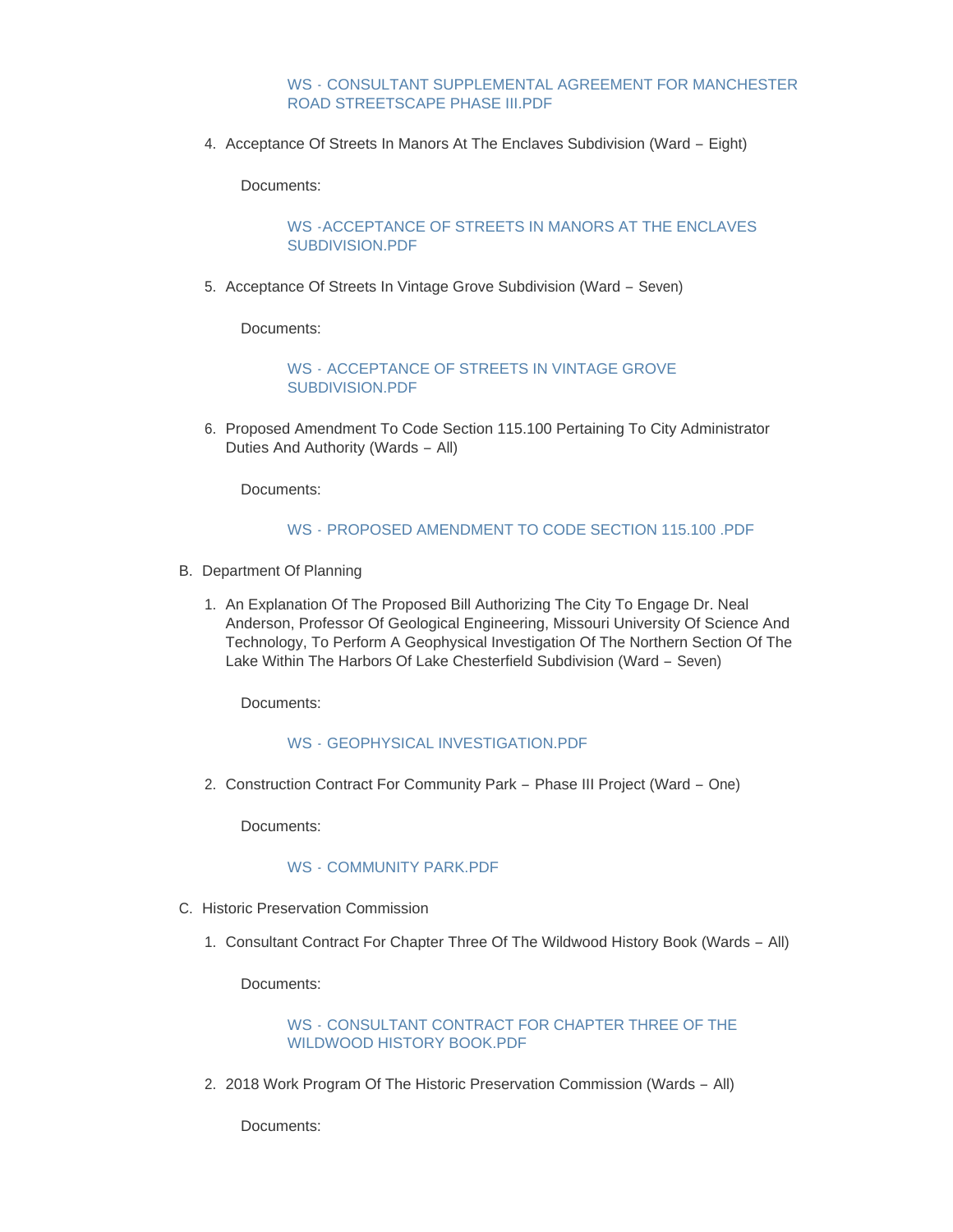#### WS - [2018 WORK PROGRAM OF THE HPC.PDF](http://mo-wildwood.civicplus.com/AgendaCenter/ViewFile/Item/14112?fileID=19777)

3. Certified Local Government Annual Report To The State Historic Preservation Office -MDNR (Wards – All)

Documents:

# WS - [CERTIFIED LOCAL GOVERNMENT ANNUAL REPORT TO THE](http://mo-wildwood.civicplus.com/AgendaCenter/ViewFile/Item/14113?fileID=19778)  STATE HISTORIC PRESERVATION OFFICE.PDF

- D. Planning And Parks Committee
	- Ward Five Neighborhood Park Consultant Contract (Ward Five) 1.

Documents:

# WS - [WARD FIVE PARK CONSULTANT.PDF](http://mo-wildwood.civicplus.com/AgendaCenter/ViewFile/Item/14115?fileID=19779)

2. Reservation And Registration And Ongoing And Long-Term Maintenance Costs For Parks And Trails Facilities (Wards – All)

Documents:

# WS - RESERVATION AND REGISTRATION UPDATES AND ONGOING [AND LONG TERM MAINTENANCE COSTS FOR PARKS AND TRAILS](http://mo-wildwood.civicplus.com/AgendaCenter/ViewFile/Item/14116?fileID=19780)  FACILITIES.PDF

3. Action Plan For Parks And Recreation Monthly Update (Wards - All)

Documents:

# WS - [ACTION PLAN FOR PARKS AND RECREATION MONTHLY](http://mo-wildwood.civicplus.com/AgendaCenter/ViewFile/Item/14117?fileID=19781)  UPDATE.PDF

- E. Planning And Zoning Commission
	- 1. Status Sheet From January 5, 2018 Meeting (Wards All)

Documents:

# WS - [PLANNING AND ZONING STATUS UPDATE SHEET.PDF](http://mo-wildwood.civicplus.com/AgendaCenter/ViewFile/Item/14119?fileID=19782)

F. Rural Internet Access Committee Update (Wards - All)

Documents:

# WS - [RURAL INTERNET ACCESS UPDATE.PDF](http://mo-wildwood.civicplus.com/AgendaCenter/ViewFile/Item/14120?fileID=19783)

G. Construction Project Update (Wards - All)

Documents:

WS - [CONSTRUCTION PROJECT UPDATE.PDF](http://mo-wildwood.civicplus.com/AgendaCenter/ViewFile/Item/14121?fileID=19784)

**FOR ACTION V.**